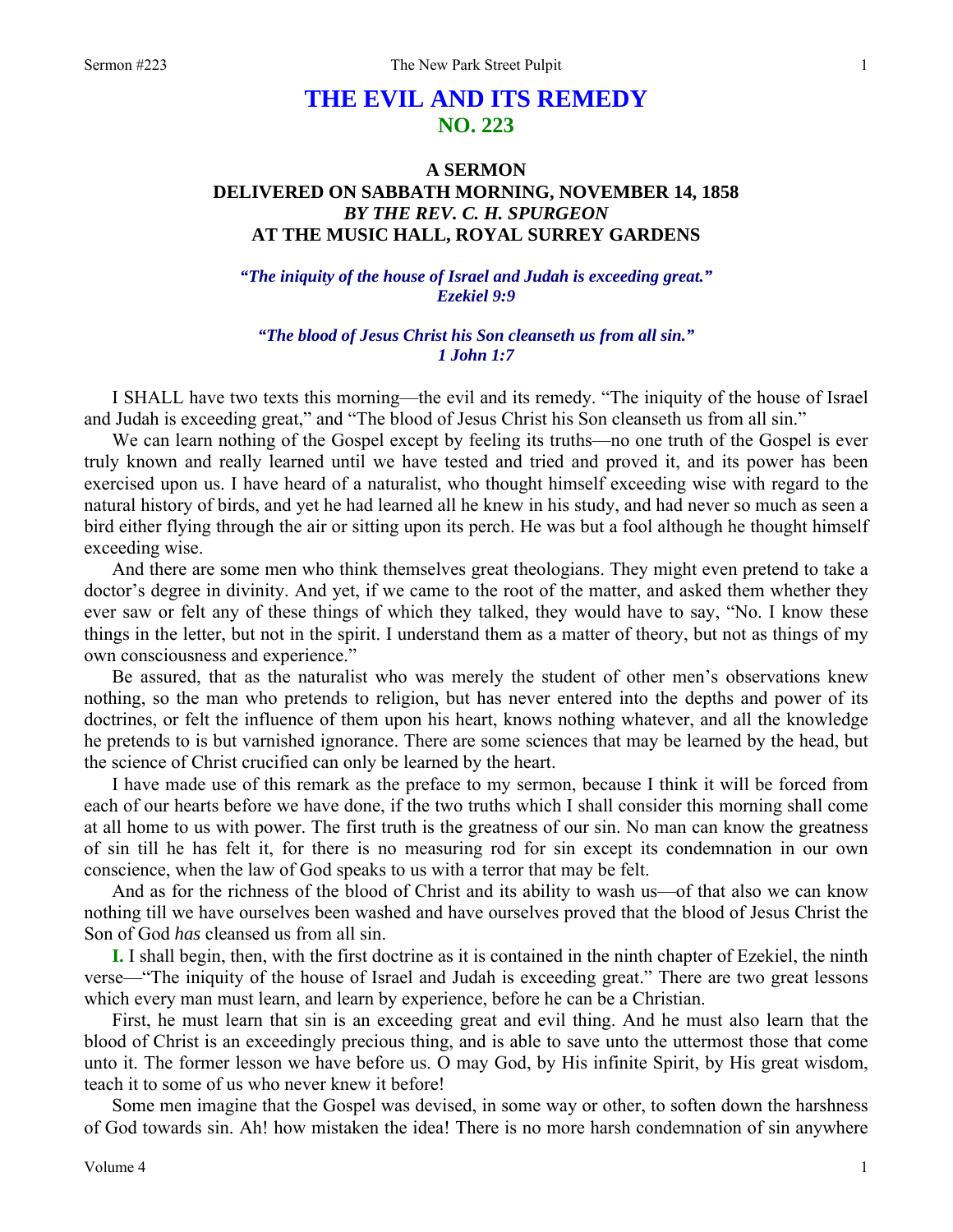than in the Gospel. You shall go to Sinai and you shall there hear its thunders rolling. You shall behold the flashing of its terrible lightnings, till like Moses, you shall exceedingly fear and quake, and come away declaring that sin must be a terrible thing, otherwise the Holy One had never come upon Mount Paran with all these terrors round about Him.

But after that you shall go to Calvary. There you shall see no lightnings and you shall hear no thunder, but instead thereof, you shall hear the groans of an expiring God, and you shall behold the contortions and agonies of One who bore

### *"All that Incarnate God could bear, With strength enough, and none to spare."*

And then you shall say, "Now, though I never fear nor quake, yet I know how exceedingly great a thing sin must be, since such a sacrifice was required to make an atonement for it."

Oh! sinners. If you come to the Gospel imagining that there you shall find an apology for your sin, you have indeed mistaken your way. Moses charges you with sin and tells you that you are without excuse. But as for the Gospel, it rends away from you every shadow of a covering. It leaves you without a cloak for your sin.

It tells you that you have sinned willfully against the Most High God—that you have not an apology that you can possibly make for all the iniquities that you have committed against Him. And so far from smoothing over your sin and telling you that you are a weak creature, and therefore, could not help your sin, it charges upon you the very weakness of your nature and makes that itself the most damning sin of all.

If you seek apologies, better look into the face of Moses, when it is clothed with all the majesty of the terrors of the law, than into the face of the Gospel—for that is more terrible by far to him who seeks to cloak his sin.

Nor does the Gospel in any way whatever give man a hope that the claims of the law will be in any way loosened. Some imagine that under the old dispensation, God demanded great things of man—that He did bind upon man heavy burdens that were grievous to be borne—and they suppose that Christ came into the world to put upon the shoulders of men a lighter law, something which would be more easy for them to obey—a law which they can more readily keep, or which if they break, would not come upon them with such terrible threatenings.

Ah, not so. The Gospel came not into the world to soften down the law. Till heaven and earth shall pass away, not one jot or tittle of the law shall fail. What God has said to the sinner in the law, He says to the sinner in the Gospel. If He declares that, "The soul that sinneth it shall die," the testimony of the Gospel is not contrary to the testimony of the law.

If He declares that whosoever breaks the sacred law shall most assuredly be punished, the Gospel also demands blood for blood, and eye for eye, and tooth for tooth, and does not relax a solitary jot or tittle of its demands, but is as severe and as terribly just as even the law itself. Do you reply to this, that Christ has certainly softened down the law? I reply, that you know not, then, the mission of Christ.

What said He Himself? The Lord has said in the law, "Thou shalt not commit adultery"—has Christ softened the law? No. Says He, "I say unto you, that whosoever looketh upon a woman to lust after her, hath committed adultery with her already in his heart." That is no softening of the law. It is, as it were, the grinding of the edge of the terrible sword of divine justice, to make it far sharper than it seemed before.

Christ has not put out the furnace—He rather seems to heat it seven times hotter. Before Christ came sin seemed unto me to be but little, but when He came sin became exceeding sinful, and all its dread heinousness started out before the light.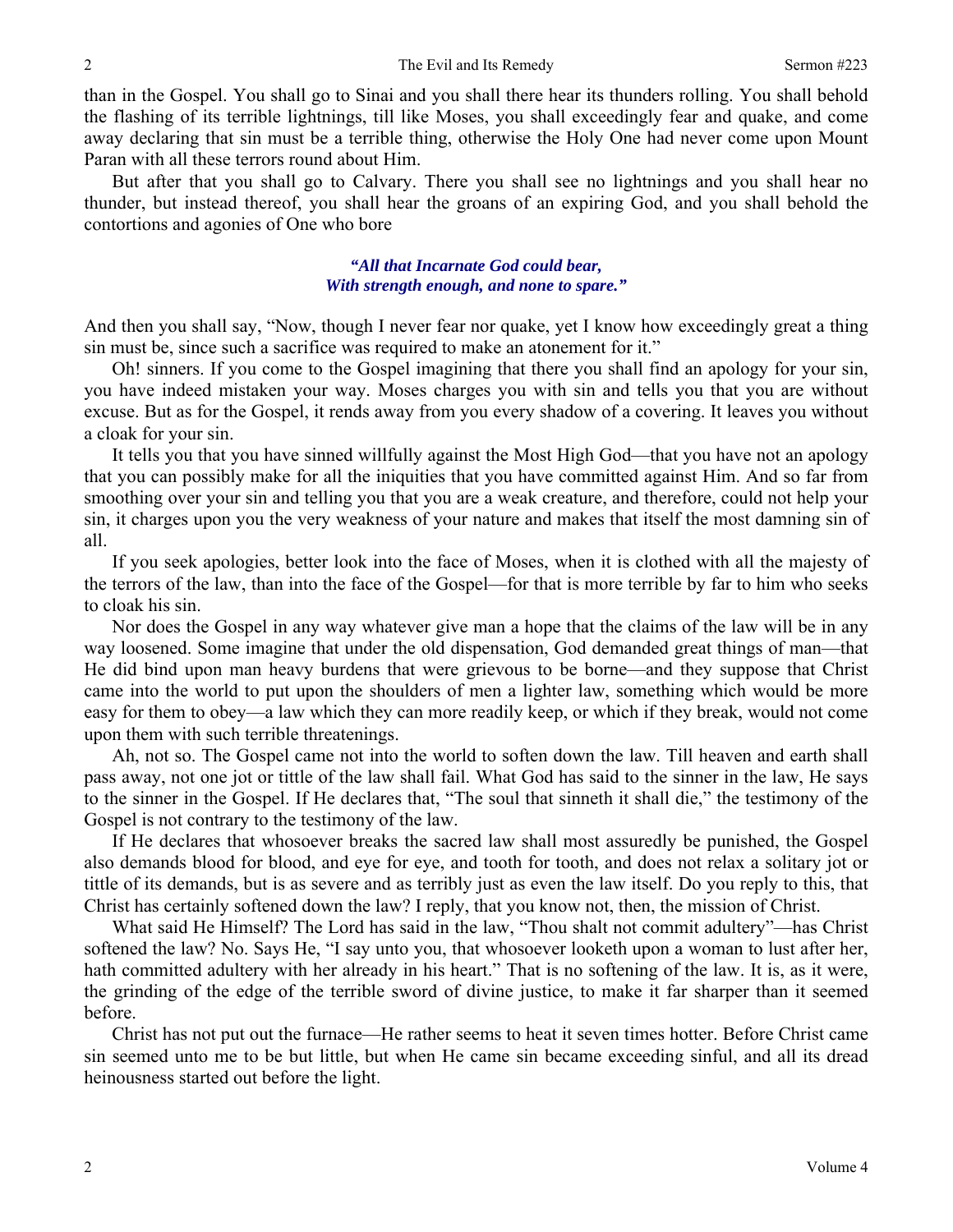"But," says one, "surely the Gospel does in some degree remove the greatness of our sin. Does it not soften the punishment of sin?" Ah! no. You shall appeal to Moses. Let him ascend the pulpit and preach to you. He says, "The soul that sinneth, it shall die." And his sermon is dread and terrible. He sits down.

And now comes Jesus Christ, the man of a loving countenance. What says He with regard to the punishment of sin? Ah! sirs, there was never such a preacher of the fires of hell as Christ was. Our Lord Jesus Christ was all love, but He was all honesty too. "Never man spake like that man," when He came to speak of the punishment of the lost.

What other prophet was the author of such dread expressions as these?—"He shall burn up the chaff with unquenchable fire"—"These shall go away into everlasting punishment"? Or these—"Where their worm dieth not, and their fire is not quenched"? Stand at the feet of Jesus when He tells you of the punishment of sin and the effect of iniquity, and you may tremble there far more than you would have done if Moses had been the preacher, and if Sinai had been in the background to conclude the sermon.

No, brethren, the Gospel of Christ in no sense whatever helps to make sin less. The proclamation of Christ today by His minister is the same as the utterance of Ezekiel of old—"The iniquity of the house of Israel and Judah is exceeding great."

And now let us endeavor to deal with hearts and consciences a moment. My brethren, there are some here who have never felt this truth. There are many of you who start back affrighted from it. You will go home and represent me as one who delights to dwell on certain dark and terrible things that I suppose to be true—you say within yourselves, "I cannot, I will not, receive that doctrine of sin. I know I am a frail weak creature. I have made a great many mistakes in my life—that I will admit. But still such is my nature, and I therefore could not help it. I am not going to be arraigned before a pulpit and condemned as the chief of criminals. I may be a sinner—I confess I am with all the rest of mankind—but as to my sin being anything so great as that man attempts to describe, I do not believe it. I reject the doctrine."

And think you, my friend, that I am surprised at your doing so? I know who you are. It is because as yet the grace of God has never touched your soul that therefore you say this. And here comes the proof of the doctrine with which I started. You do not know this truth, because you have never felt it. But if you had felt it, as every true-born child of God has felt it, you would say, "The man cannot describe its terrors as they are. They must be felt before they can be known, and when felt they are not to be expressed in all their fullness of terror."

But come, let me reason with you for a moment. Your sin *is* great, although you think it small. Remember, brother, I am not about to make out that your sin is greater than mine. I speak to you, and I speak also to myself—your sin *is* great. Follow me in these few thoughts and perhaps you will better understand it.

How great a thing is one sin, when according to the Word of God, *one* sin could suffice to damn the soul. One sin, remember, destroyed the whole human race. Adam did but take of the forbidden fruit and that one sin blasted Eden, and made all of us inheritors of the curse, and caused the earth to bring forth thorns and thistles, even unto this day.

But it may be said could one sin destroy the soul? Is it possible that one solitary sin could open the gates of hell, and then close them upon the guilty soul forever, and that God should refuse His mercy, and shut out that soul forever from the presence of His face? Yes, if I believe my Bible, I must believe that. Oh, how great must my sins be if this is the terrible effect of one transgression. Sin cannot be the little thing that my pride has helped me to imagine it to be. It must be an awful thing if but one sin could ruin my soul forever.

Think again my friend, for a moment, what an imprudent and impertinent thing sin is. Behold! there is one God who fills all in all, and He is the Infinite Creator. He makes me and I am nothing more in His sight than an animated grain of dust. And I, that animated grain of dust, with a mere ephemeral existence, have the impertinence and imprudence to set up my will against His will! I dare to proclaim war against the Infinite Majesty of heaven.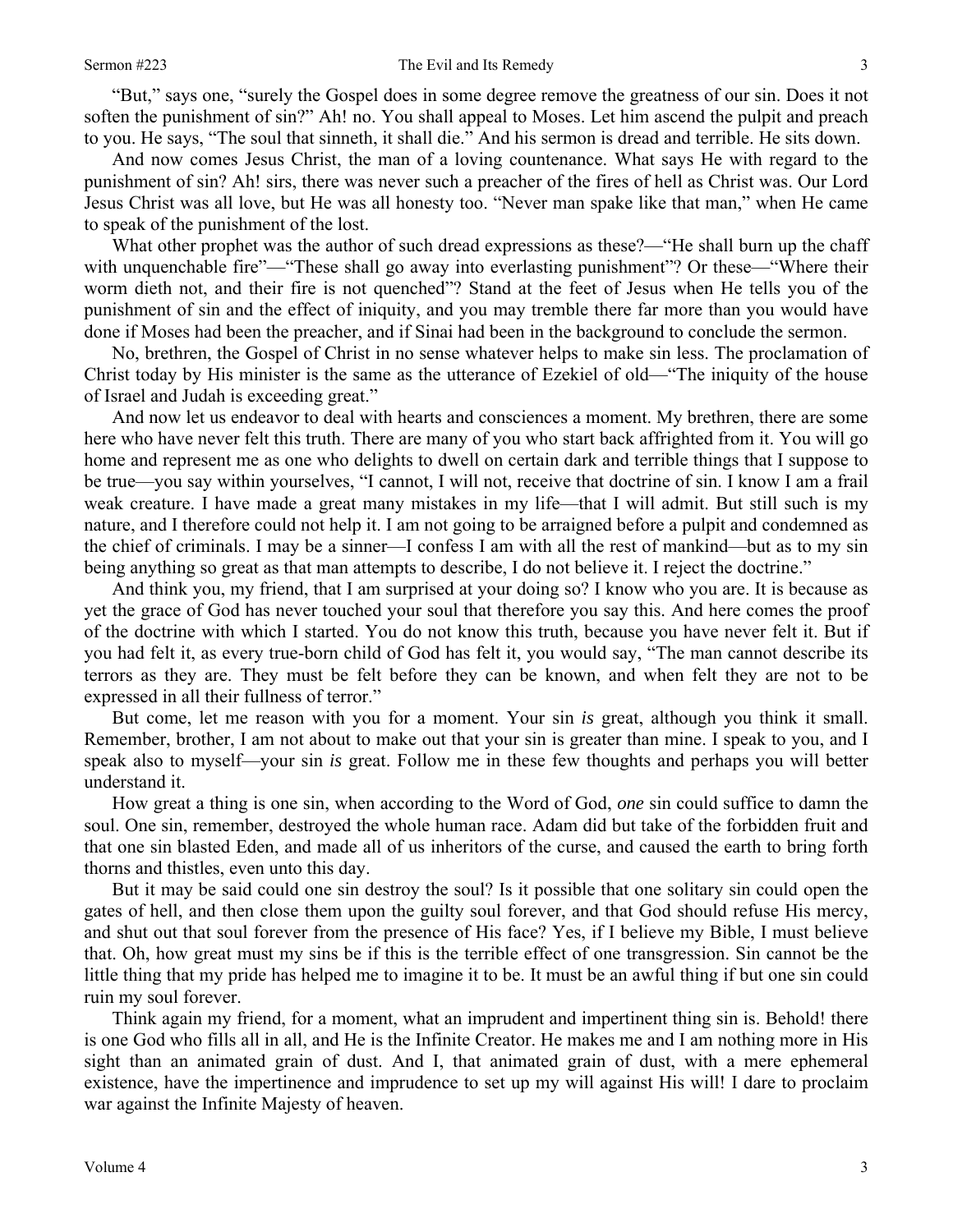It is a thing so audacious, so infernally full of pride, that one need not marvel that even a sin in the little eye of man, should, when it is looked upon by the conscience in the light of heaven, appear to be great indeed.

But think again, how great does your sin and mine seem, if we will but think of the ingratitude which has marked it. The Lord our God has fed us from our youth up to this day. He has put the breath into our nostrils and has held our souls in life. He has clothed the earth with mercies and He has permitted us to walk across these fair fields. And He has given us bread to eat and raiment to put on, and mercies so precious that their full value can never be known until they are taken from us.

And yet you and I have persevered in breaking all His laws willfully and wantonly—we have gone contrary to His will. It has been sufficient for us to know that a thing has been God's will and we have at once run contrary thereunto. Oh, if we set our secret sins in the light of His mercy, if our transgressions are set side by side with His favors, we must each of us say our sins, indeed, are exceeding great!

Mark, I am not now addressing myself solely and wholly to those whom the Word itself condemns of great sin. We of course do not hesitate for a moment to speak of the drunkard, the whoremonger, the adulterer, and the thief, as being great sinners. We should not spare to say that their iniquity is exceeding great, for it exceeds even the bounds of man's morality and the laws of our civil government.

But I am speaking this day to you who have been the most moral, to you whose outward carriage is everything that could be desired, to you who have kept the Sabbath, to you who have frequented God's house, and outwardly worshipped. Your sins and mine are exceeding great. They seem but little to the outward eye—but if we came to dig into the bowels thereof and see their iniquity—their hideous blackness, we must say of them they are exceeding great.

And again—I repeat it, this is a doctrine that no man can rightly know and receive until he has felt it. My hearer, have you ever felt this doctrine to be true?—"My sin is exceeding great." Sickness is a terrible thing, more especially when it is accompanied with pain, when the poor body is racked to an extreme so that the spirit fails within us and we are dried up like a potsherd.

But I bear witness in this place this morning, that sickness, however agonizing, is nothing like the discovery of the evil of sin*.* I had rather pass through seven years of the most wearisome pain and the most languishing sickness, than I would ever again pass through the terrible discovery of the terrors of sin.

There are some of you who will understand what I mean, for brother, you have felt the same. Once on a time, you were playing with your lusts, and dallying with your sin, and it pleased God to open your eyes to see that sin is exceeding sinful. You remember the horror of that state—it seemed as if all hideous things were gathered into one dread and awful spectacle.

You had before loved your iniquities, but now you loathed them—and you loathed yourselves. Before, you had thought that your transgressions might easily be got rid of—they were matters that might be speedily washed out by repentance or purged away by amendment of your life. But now, sin seemed an alarming thing, and that you should have committed all this iniquity.

Life seemed to you a curse and death, if it had not been for that dreary something after death, would have been to you the highest blessing, if you could have escaped the lashings of your conscience, which seemed to be perpetually whipping you with whips of burning wire. Some of you, perhaps, passed through but a little of this. God was graciously pleased to give you deliverance in a few hours.

But you must confess that those hours were hours into which it seemed as if years of misery had been compressed. It was my sad lot for three or four years to feel the greatness of my sin without a discovery of the greatness of God's mercy. I had to walk through this world with more than a world upon my shoulders, and sustain a grief that so far exceeds all other griefs, as a mountain exceeds a mole hill.

And I often wonder to this day how it was that my hand was kept from rending my own body into pieces through the terrible agony which I felt, when I discovered the greatness of my transgression. Yet, I had not been a greater sinner than anyone of you here present, openly and publicly, but heart-sins were

4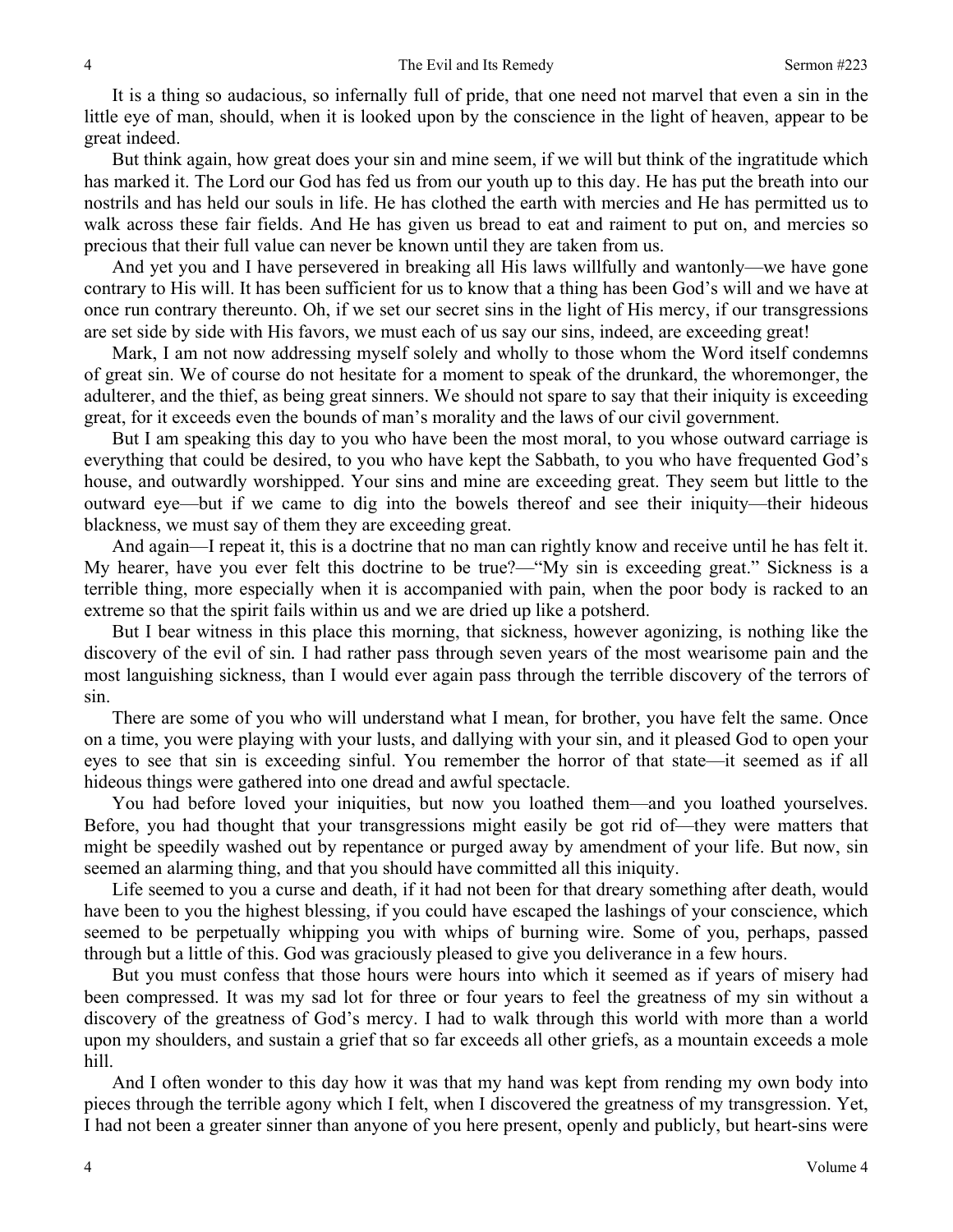laid bare, sins of lip and tongue were discovered, and then I knew—oh, that I may never have to learn over again in such a dreadful school this terrible lesson—"The iniquity of Judah and of Israel is exceeding great." This is the first part of the discourse.

**II.** "Well," cries one, turning on his heel, "there is very little comfort in that. It is enough to drive one to despair, if not to madness itself." Ah friend! such is the very design of this text. If I may have the pleasure of driving you to despair, if it be a despair of your self-righteousness and a despair of saving your own soul, I shall be thrice happy.

We turn therefore from that terrible text to the second one—the First of John, the first chapter and the seventh verse—"The blood of Jesus Christ his Son cleanseth us from all sin." There lies the blackness—here stands the Lord Jesus Christ. What will He do with it? Will He go and speak to it, and say, "This is no great evil. This blackness is but a little spot?"

Oh! no—He looks at it and He says, "This is terrible blackness, darkness that may be felt. This is an exceeding great evil." Will He cover it up? Will He weave a mantle of excuses and then wrap it round about the iniquity? Ah! no—whatever covering there may have been He lifts it off and He declares that when the Spirit of truth is come He will convince the world of sin, and lay the sinner's conscience bare and probe the wound to the bottom.

What will He do then? He will do a far better thing than make an excuse or than to pretend in any way to speak lightly of it. He will cleanse it all away, remove it entirely by the power and meritorious virtue of His own blood, which is able to save unto the uttermost. The Gospel does not consist in making a man's sin appear little. The way Christians get their peace is not by seeing their sins shriveled and shrinking until they seem small to them. But on the contrary, they first of all see their sins expanding and then, after that, they obtain their peace by seeing those sins entirely swept away—far as the east is from the west.

Now, carrying in mind the remarks I made upon the first text, I call your attention for a few moments to the greatness and beauty of the second one. Note here, "The blood of Jesus Christ his Son cleanseth us from ALL sin." Dwell on the word "all" for a moment. Our sins are great. Every sin is great. But there are some that in our apprehension seem to be greater than others.

There are crimes that the lips of modesty could not mention. I might go far in this pulpit this morning in describing the degradation of human nature in the sins which it has invented. It is amazing how the ingenuity of man seems to have exhausted itself in inventing fresh crimes. Surely there is not the possibility of the invention of a new sin. But if there be, ere long man will invent it—for man seems exceedingly cunning and full of wisdom in the discovery of means of destroying himself and the endeavor to injure his Maker.

But there are some sins that show a diabolical extent of degraded ingenuity—some sins of which it were a shame to speak—of which it were disgraceful to think. But note here—"The blood of Jesus Christ cleanseth from *all* sin." There may be some sins of which a man cannot speak, but there is no sin which the blood of Christ cannot wash away.

Blasphemy, however profane; lust, however bestial; covetousness, however far it may have gone into theft and plunder; breach of the commandments of God, however much of riot it may have run—all this may be pardoned and washed away through the blood of Jesus Christ. In all the long lists of human sins, though that be as long as time, there stands but one sin that is unpardonable, and that one no sinner has committed if he feels within himself a longing for mercy, for that sin once committed, the soul becomes hardened, dead and seared, and never desires afterwards to find peace with God.

I therefore declare to you, O trembling sinner, that however great your iniquity may be, whatever sin you may have committed in all the list of guilt, however far you may have exceeded all your fellow creatures, though you may have distanced the Pauls and Magdalens and every one of the most heinous culprits in the black race of sin, yet the blood of Christ is able now to wash your sin away.

Mark! I speak not lightly of your sin—it is exceeding great. But I speak still more loftily of the blood of Christ. Great as are your sins, the blood of Christ is greater still. Your sins are like great mountains,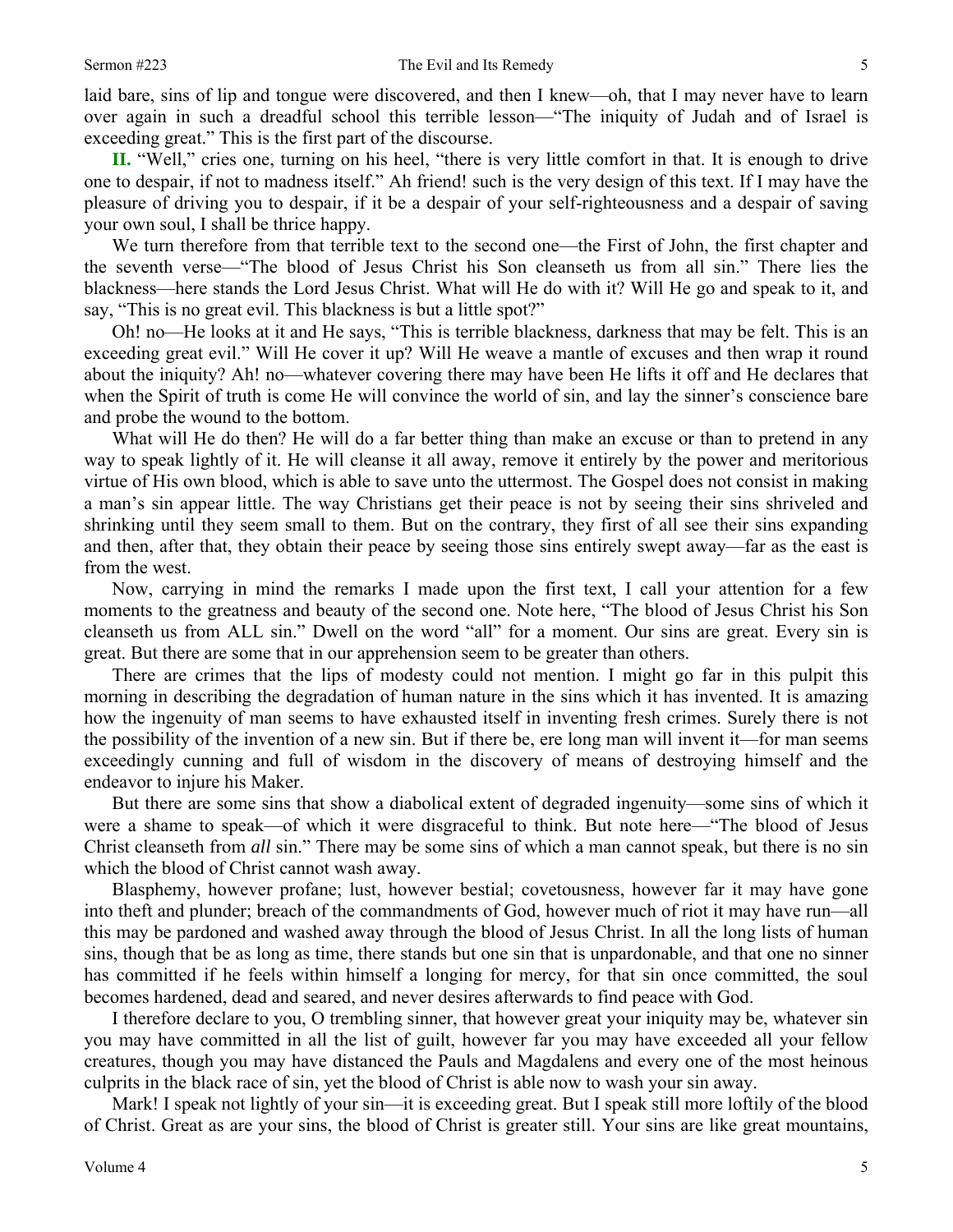but the blood of Christ is like Noah's flood—twenty cubits upwards shall this blood prevail and the top of the mountains of your sin shall be covered.

Take the word "all" in another sense, not only as taking in all sorts of sin, but as comprehending the great aggregate mass of sin. Come here sinner, you with the grey head. What are we to understand in your case by this word *all*? Bring here the tremendous load of the sins of your youth. Those sins are still in your bones and your tottering knees sometimes testify against the iniquities of your early youth. But all these sins Christ can remove.

Now bring hither the sins of your riper manhood—your transgressions in the family, your failures in business, all the mistakes and all the errors you have committed in the thoughts of your heart. Bring them all here, and then, add the iniquities of your frail and trembling age. What a mass is there here! what a mass of sin!

Stir up that putrid mass—but put your finger to your nostrils first—for you cannot bear the stench thereof if you are a man with a living and quickened conscience. Could you bear to read your own diary if you had written there all your acts? No. for though you be the purest of mankind, your thoughts—if they could have been recorded—would now if you could read them, make you startle and wonder that you are demon enough to have had such imaginations within your soul. But put them all here and all these sins the blood of Christ can wash away.

Nay, more than that. Come hither you thousands who are gathered together this morning to listen to the Word of God. What is the aggregate of your guilt? Hither you have come, men of every grade and class, and women of every age and order—what is the mass of all your united guilt? Could you put it so that mortal observation could comprehend the whole within its ken, it were as a mountain with a base, broad as eternity, and a summit lofty almost as the throne of the great archangel.

But remember, the blood of Jesus Christ his Son cleanseth from all sin. Let but the blood be applied to our consciences and all our guilt is removed and cast away forever—all—none left, not one solitary stain remaining—all gone, like Israel's enemies—all drowned in the Red Sea, so that there was not one of them left, all swept away—not so much as a remembrance of them remaining. "The blood of Jesus Christ cleanseth from *all* sin."

Yet, once more—in the praise of this blood we must notice one further feature. There are some of you here who are saying, "Ah! that shall be my hope when I come to die, that in the last hour of my extremity the blood of Christ will take my sins away. It is now my comfort to think that the blood of Christ *shall* wash, and purge, and purify the transgressions of life."

But mark! my text says not so. It does not say the blood of Christ *shall* cleanse—that were a truth but it says something greater than that—it says, "The blood of Jesus Christ his Son *cleanseth*"—cleanses now*.* And is it possible that *now* a man may be forgiven*?* Can a harlot *now* have all her sins blotted out of the Book of God*?* And can she know it?

Can the thief this day have all his transgressions cast into the sea—and can he know it? Can I, the chief of sinners, this day be cleansed from all my sins and know it? Can I know that I stand accepted before the throne of God, a holy creature because washed from every sin? Yes, tell it the whole world over, that the blood of Christ can not only wash you in the last dying article, but can wash you now.

And let it be known, moreover, that to this there are a thousand witnesses, who, rising in this very place from their seats, could sing—

> *"Oh, how sweet to view the flowing Of my Saviour's precious blood, With divine assurance knowing, He has made my peace with God."*

What would you not give to have all your sins blotted out *now?* Would you not give yourself away to become the servant of God forever, if *now* your sins should be washed away? Ah, then, say not in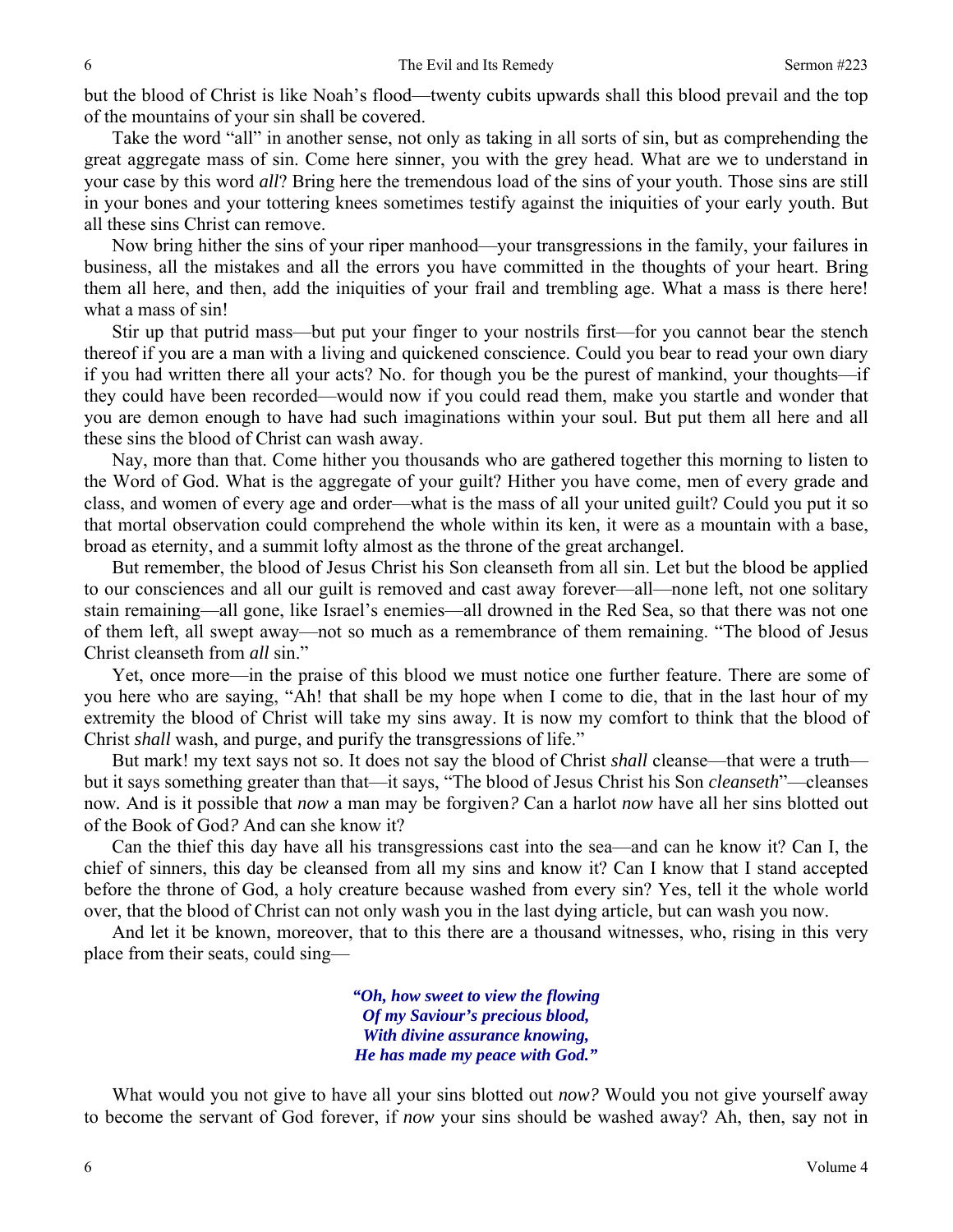#### Sermon #223 The Evil and Its Remedy

your hearts, "What shall I do to obtain this mercy?" Imagine not there is any difficulty in your way. Suppose not there is some hard thing to be done before you can come to Christ to be washed. O beloved! the man that knows himself to be guilty, there is not one barrier between himself and Christ. Come, soul, this moment come to Him that hung upon the cross of Calvary! Come now and be washed.

But what mean you by coming*?* I mean this—come you and put your trust in Christ, and you shall be saved. What is meant by believing in Christ? Some say, that "to believe in Christ is to believe that Christ died for me." That is not a satisfactory definition of faith. An Arminian believes that Christ died for everybody. He must, therefore, necessarily believe that Christ died for him. His believing that will not save him, for he will still remain an unconverted man and yet believe that.

To believe in Christ is to trust Him. The way I believe in Christ, and I know not how to speak of it, except as I feel it myself, is simply this—I know it is written that, "Jesus Christ came into the world to save sinners." I do firmly believe that those He came to save He will save. The only question I ask myself is, "Can I put myself among that number whom He has declared He came to save?"

Am I a sinner? Not one that utters the word in a complimentary sense, but do I feel the deep compunction in my inmost soul? Do I stand and feel convicted, guilty, and condemned?" I do. I know I do. Whatever I may not be, one thing I know I am—a sinner—guilty, consciously guilty, and often miserable on account of that guilt.

Well, then, the Scripture says, "This is a faithful saying, and worthy of all acceptation, that Jesus Christ came into the world to save sinners."

> *"And when thine eye of faith is dim, Still trust in Jesus, sink or swim; Thus, at His footstool, bow the knee, And Israel's God thy peace shall be."*

Let me put my entire trust in the bloody sacrifice which He offered upon my behalf. No dependence will I have in my prayings, my doings, my feelings, my weepings, my preachings, my thinkings, my Bible readings, nor all that. I would desire to have good works, and yet in my good works I will not put a shadow of trust.

#### *"Nothing in my hands I bring, Simply to Thy cross I cling."*

And if there be any power in Christ to save, I am saved. If there be an everlasting arm extended by Christ, and if that Savior who hung there was "God over all, blessed for ever," and if His blood is still exhibited before the throne of God as the sacrifice for sin, then I cannot perish till the throne of God shall break, and till the pillars of God's justice shall crumble.

Now, sinner, what have you to do this morning? If you feel your guilt to be great, cast yourself entirely upon this sacrifice by blood. "But no," says one, "I have not felt enough." Your feelings are not Christ. "No, but I have not prayed enough." Your prayers are not Christ, and your prayers cannot save you. "No, but I have not repented enough." Your repentance may destroy you if you put that in the place of Christ.

All that you have, I repeat this morning, is this—do you feel yourself to be a lost, ruined, guilty sinner? Then simply cast yourself on the fact that Christ is able to save sinners and rest there.

What! do you say you cannot do it? Oh, may God enable you, may He give you faith, sink or swim, to cast yourself on that. "Well! but" you say, "may I not, being such a sinner?" You may—and God never yet rejected a sinner that sought salvation by Jesus. Such a thing never happened, though the sinner sometimes thought it had.

Come, the crumb is under the table. Though you be but a dog, come and pick it up. It is a privilege even for the dog to take it. And mercy that is great to you, is but a crumb to Him that gives it freely